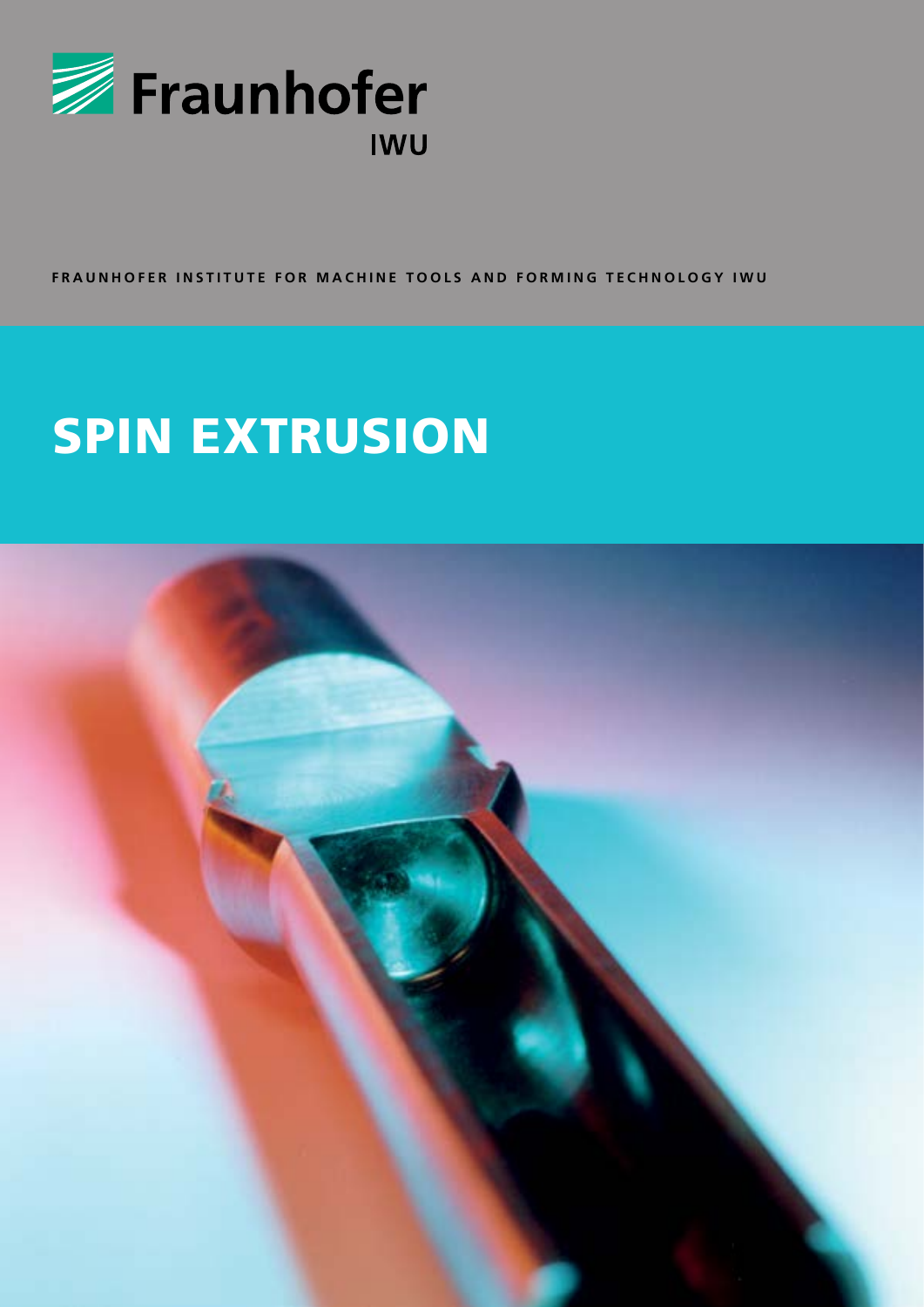



#### **Process description**

Spin extrusion is an incremental, rotational compressive forming process to produce hollow parts out of solid cylinders which has been devoloped at the Fraunhofer IWU and the Chemnitz University of Technology. The process combines the principles of backwards cup extrusion and flow forming; it is a bulk metal forming process. Depending on the production task and the material, forming can be cold, warm or hot.

The workpiece is clamped to the spindle and rotates around its axis. The mandrel is turning synchronously to the spindle. The spinning rollers and the mandrel are at a defined distance to one another and perform a synchronous, axial movement. The material displaced by the spinning rolls and by the simultaneously, axially acting mandrel flows off axially in the opposite direction of the feed, thus forming a cup wall. The formation of the outer contour by the spinning rolls also enables hollow parts that are stepped. The inner contour can be generated into different cross sections according to the mandrel geometry, such as circular profile, polygon or internal spline profile. The locally acting spinning rolls do not plastify the material in the total forming volume. The deformation is realized in increments, locally and temporally limited, which reduces the forming forces and the required drive powers.

#### **Process advantages**

Compared to deep hole drilling, a significant advantage is the much higher material exploitation (approx. 90 percent) combined with considerably reduced material input. This makes this process especially attractive for processing expensive

- **1** *Spin extrusion machine*
- **2** *Spin extrusion, starting with a*
- *forging part*
- **3** *Selection of inside profiles*
- *made by spin extrusion*
- **4** *Producible wall thicknesses*

**Basic principle of spin extrusion**



materials. Compared to impact extrusion, spin extrusion is advantageous, especially when generating thick-walled hollow parts or parts with steps. Generally, this is valid for diameterwall thickness ratios of D:s < 5. Furthermore, spin extrusion does not require chemical pre-treatment of the surface. Due to kinematic shaping this process is highly flexible, making elaborate dies unnecessary. Its economical feasibility thus extends as well to small batch manufacturing.

### **Potential for lightweight construction**

The integration of hollow shapes into the powertrain of road vehicles represents a considerable potential for innovation. Especially high demands are made on these parts in terms of strength, at the same time reduction of the part weight and the cost per piece. This can only be achieved if the development of modern production technologies is combined with the principles of lightweight construction and the application of high-strength materials.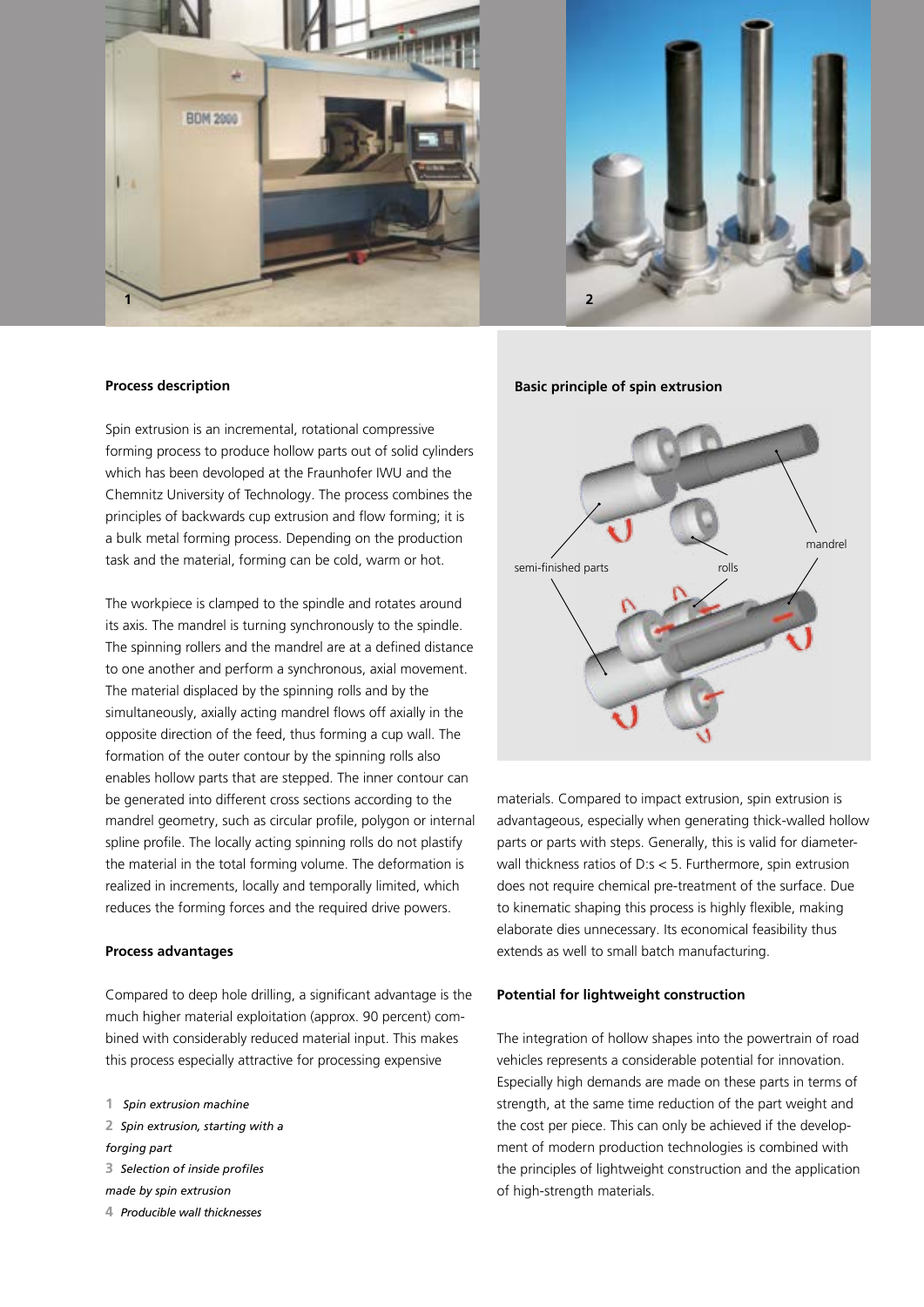



The transmission of torques is the primary function of driveand gear shafts. The torsional load on these components leads to shear stress in the cross section, with a maximum in the component cross section near the surface. The shear stress is insignificantly low in the core area.

If a solid shaft of an existing product is replaced by a hollow shaft of the same diameter with a mass reduction of 30 percent, the torsional rigidity is reduced only by approx.10 percent. This nonlinear relation can be made use of. It provides a significant constructive potential of substituting solid components by hollow components.

## **Range of services**

Based on our experience, we offer integrated preliminary studies for solving your manufacturing tasks. The considerations include the product requirements as well as the commercial and technological production environment. We analyze the existing manufacturing organization and the initial situation of the production and derive the economically and technologically optimal production approach. The solutions comprise process design for either individual processes or entire process chains, including concepts for machines and tools. We conduct efficiency analyses and investigations of process interfaces. Extensive equipment for experimental feasibility studies is available at our testing facilities. We support you in the transition to serial production.

#### **Prototype machine**

The Fraunhofer IWU works with an experimental system that was developed at the Institute as a prototype for a spin extrusion machine. The machine features an extremely stiff machine frame, a machine tool spindle for large axial forces and high rotational speeds, and specific slides for additional functions. Refitting with additional units is basically possible, e.g. for an automated production process. The machine is equipped with seven NC axes.

## Technical data of the BDM 2000

| Mandrel force       |        | 2,200 kN              |
|---------------------|--------|-----------------------|
| Roll force          | axial  | 100 kN                |
|                     | radial | 300 kN                |
| Spindle rpm         |        | 420 min <sup>-1</sup> |
| Momentum at spindle |        | 3,000 Nm              |
| Main drive          |        | 125 kW                |
|                     |        |                       |

#### **Processing range**

Dimensions

| - Blank diameter                | up to 80 mm (bar steel) $*$          |
|---------------------------------|--------------------------------------|
| – Final outer diameter          | $20 \leq Da \leq 70*$                |
| – Final inner diameter          | $16 \le di \le 50*$                  |
| – Maximum final length          | $\mathsf{I}$ i $\leq 550$ *          |
| – Length-diameter-ratio         | $\mathsf{li}: \mathsf{di} \leq 15$   |
| - Wall thicknesses              | $2 \leq s \leq 23$                   |
| - Diameter-wall thickness ratio | $3 \leq$ Da:s $\leq$ 20 <sup>*</sup> |
|                                 |                                      |

 $*$  = depending on the forming machine, material to be formed and forming temperature

## **Geometry**

- Gear hubs similar to DIN 5480
- m ≤ 1.5; 12 ≤ z ≤ 25; a = (30°), 37.5°, 45°
- − Serrated hubs similar to DIN 5481
- − Splined hub profiles similar to DIN 5471, DIN 5472
- − Polygons P3G DIN 32711, P4C DIN 32712 and the like

### **Materials**

- Mild steels and case hardening steels, carbon steels
- − Nonferrous metals and their alloys
- − High-strength, hard to form materials

The materials should have an elongation at fracture of more then 10 percent.